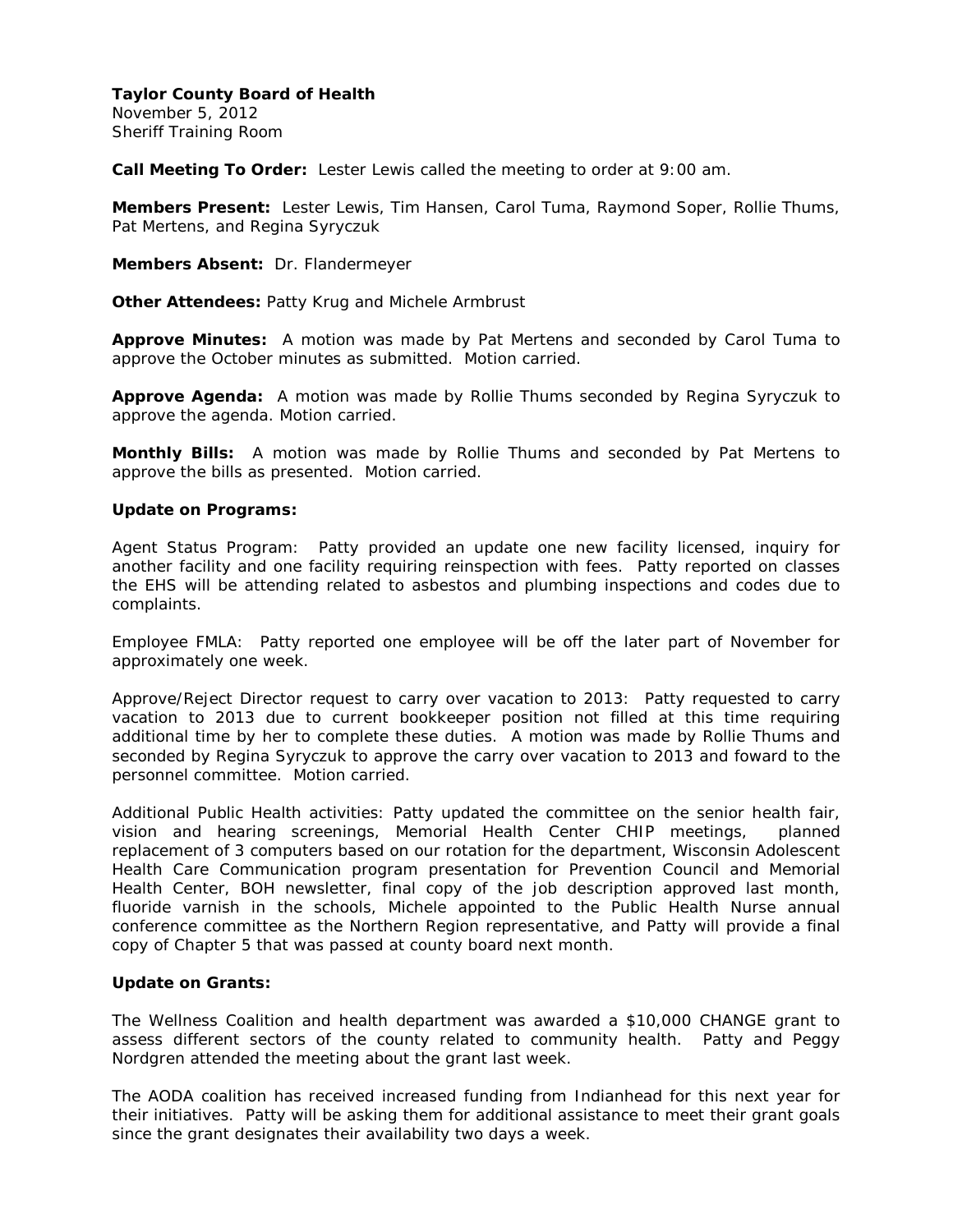The agencies grant contracts for 2013 from DHS are available and Patty will begin negotiations with the state for funding. Patty plans to apply for an AHEC intern to assist with community health plan for 2013. The Northwoods Preparedness Consortium is applying for an infrastructure grant which will provide funding for our agency for accreditation work.

**Scheduled Trainings/Conferences:** Wisconsin Immunization Registry meeting is planned for December, Strong Woman training is available in Hurley in December and reminder the annual public health conference is in May if members want to plan to attend.

**Review of Human Health Hazard Investigations:** Investigation of an apartment building related to air quality is in process. The agency obtained air sampling equipment from the state for the investigation and we are currently waiting for results.

**Communicable Disease Investigations:** Patty reported the agency has completed investigations on reportable diseases- Tic-borne related illnesses, enteric illnesses, and sti's.

#### **Correspondence:** None.

**Next Committee Meeting:** The next meeting of the Taylor County Board of Health Committee will be Monday, December 3, 2012 at 9:00 AM.

**Adjournment:** With no further business, Tim Hansen moved to adjourn the meeting and seconded by Pat Mertens. All Ayes. The meeting was adjourned at 9:37 am.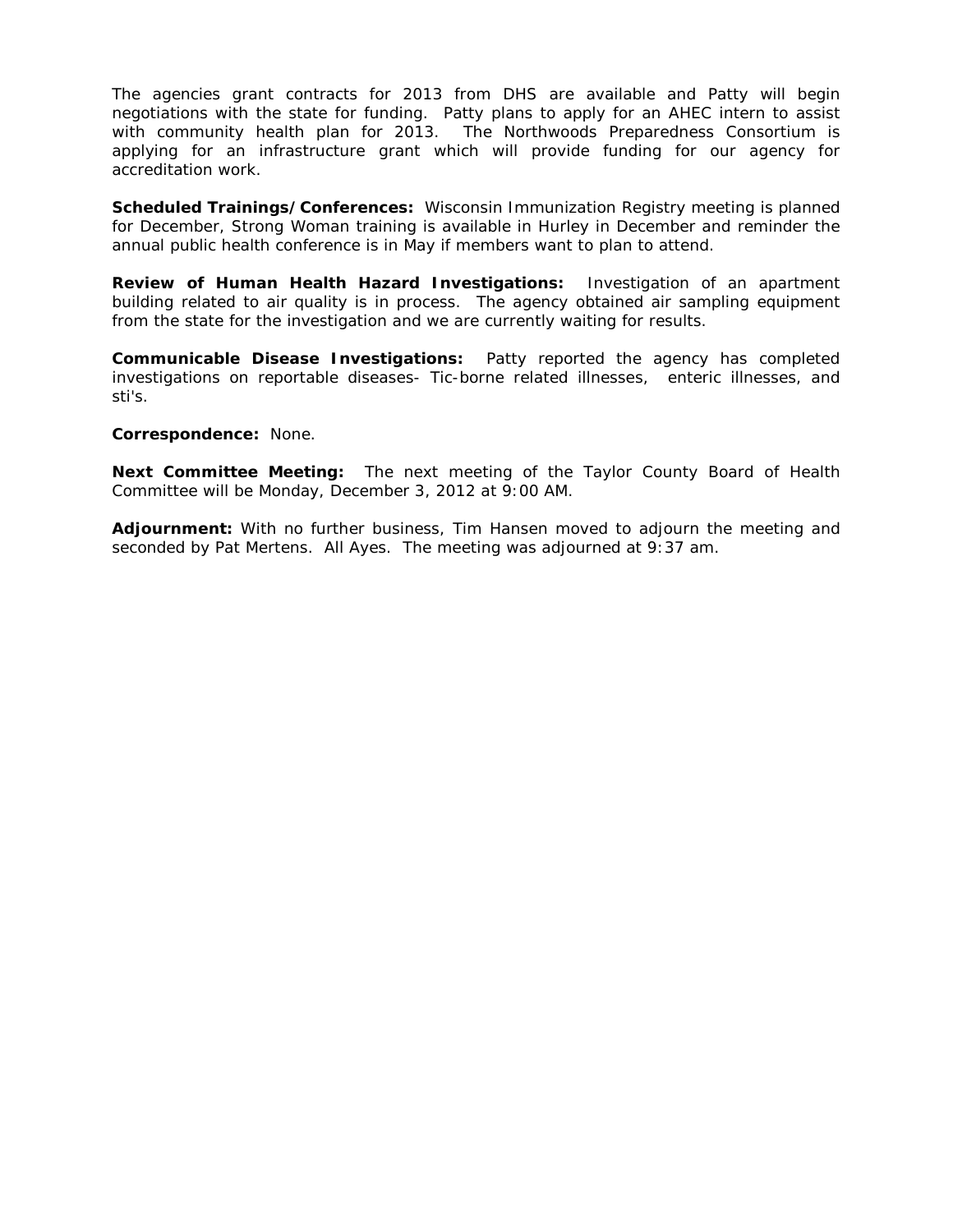October 8, 2012 Sheriff Training Room

**Call Meeting To Order:** Lester Lewis called the meeting to order at 9:00 am.

**Members Present:** Lester Lewis, Tim Hansen, Carol Tuma, Raymond Soper, Rollie Thums, Pat Mertens, Regina Syryczuk and Dr. Flandermeyer

#### **Members Absent:** None

**Other Attendees:** Patty Krug and Michele Armbrust

**Approve Minutes:** A motion was made by Pat Mertens and seconded by Carol Tuma to approve the September minutes as submitted. Motion carried.

**Approve Agenda:** A motion was made by Rollie Thums seconded by Tim Hansen to approve the agenda. Motion carried.

**Monthly Bills:** A motion was made by Rollie Thums and seconded by Dr. Flandermeyer to approve the bills as presented. Motion carried.

## **Update on Programs:**

Agent Status Program: Patty provided an update on potential new business inspections and an update on two facilities with stop payment check and question of reinspection fees.

Accept/Reject revised job description for Taylor County Health Department Secretary/Bookkeeper/Accounts Payable/Accounts Receivable position. A motion was made by Tim Hansen and seconded by Dr. Flandermeyer to approve the presented job description. Motion carried.

Accept/Reject to fill the Taylor County Health Department Secretary/Bookkeeper/Accounts Payable/Accounts Receivable position. A motion was made by Rollie Thums and seconded by Regina Syryczuk to fill this position with a skills test to be developed by the director and human resources for applicants to complete in addition to the interview process. Motion carried.

Additional Public Health activities: Patty updated the committee on flu clinics, dental varnish, vision and hearing screenings, Medford child development days, Senior Health fair, Hospital CHIP plan meeting, assist with school immunization reports, and Price County Seal a Smile scheduled with Rib Lake and Medford schools

# **Update on Grants:**

Patty presented the YRBS results in relation to the Taylor County Drug Opposition Partners initiative and shared the work they have completed to this point and their facebook page.

She updated the committee on the Wellness Coalition activities, CHANGE grant application, Wisconsin Well Woman Program, immunization grant and emergency preparedness requirements.

**Scheduled Trainings/Conferences:** Michele and Debbie attended the vision screening, staff attended the immunization update, attorney general webinar, Wisconsin Environmental Public Health Tracking Network meeting, Grow and Glow meeting and the WIC clerk meeting.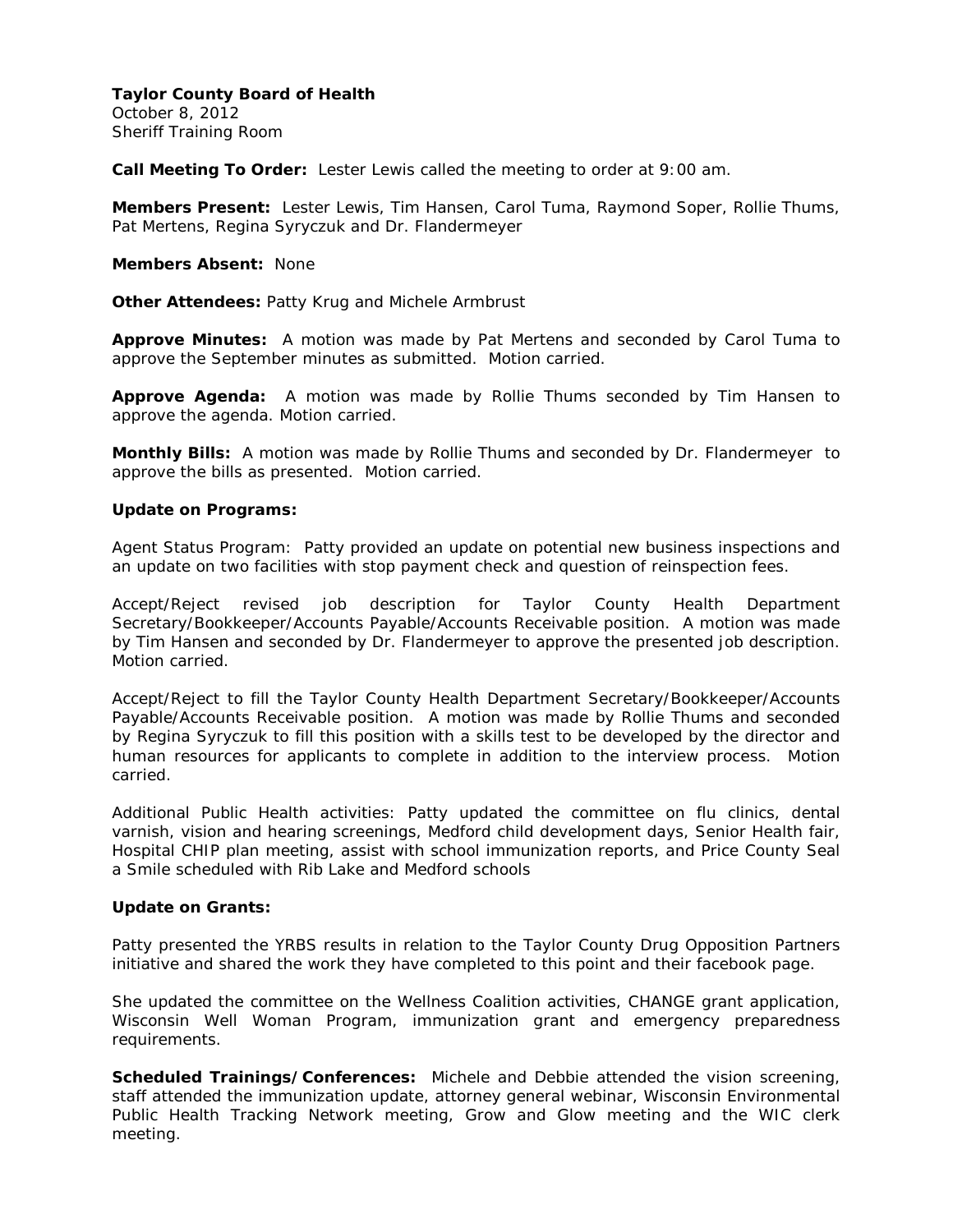## **Review of Human Health Hazard Investigations:** None at this time

**Communicable Disease Investigations:** Patty reported the agency has completed investigations on reportable diseases- Tic-borne related illnesses, enteric illnesses, sti's and pertussis.

### **Correspondence:** None.

**Next Committee Meeting:** The next meeting of the Taylor County Board of Health Committee will be Monday, November 5, 2012 at 9:00 AM.

**Adjournment:** With no further business, Rollie Thums moved to adjourn the meeting and seconded by Tim Hansen. All Ayes. The meeting was adjourned at 9:50 am.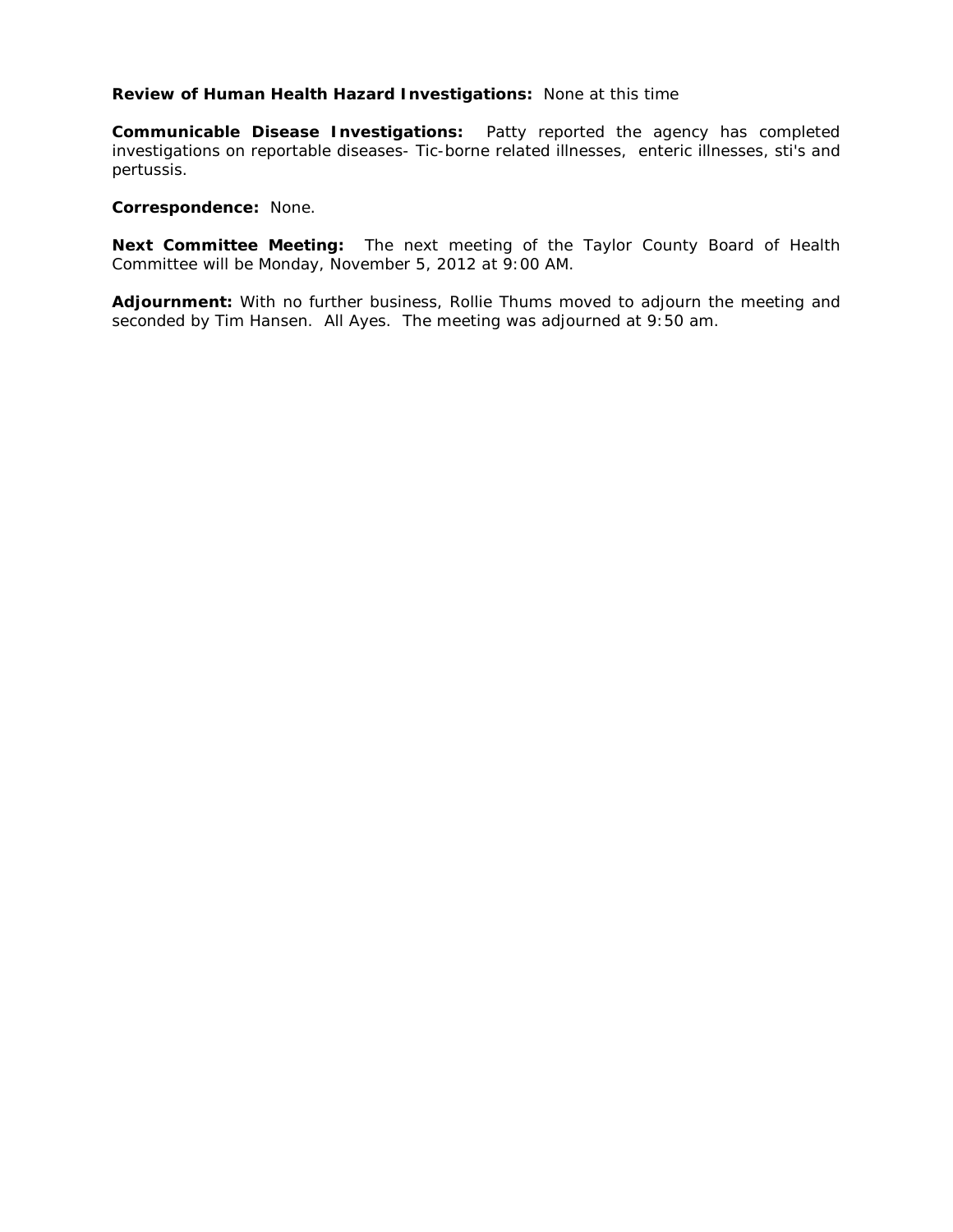September 10, 2012 Sheriff Training Room

**Call Meeting To Order:** Lester Lewis called the meeting to order at 9:00 am.

**Members Present:** Lester Lewis, Tim Hansen, Carol Tuma, Raymond Soper, Rollie Thums, Pat Mertens and Dr. Flandermeyer

**Members Absent:** Regina Syryczuk

**Other Attendees:** Tony Fraundorf, Luella Daubert, Bev Adams, Joyce Keller, Patty Krug and Michele Armbrust

**Approve Minutes:** A motion was made by Rollie Thums and seconded by Carol Tuma to approve the August minutes as submitted. Motion carried.

**Approve Agenda:** A motion was made by Ray Soper seconded by Rollie Thums to approve the agenda. Motion carried.

**Monthly Bills:** A motion was made by Tim Hansen and seconded by Pat Mertens to approve the bills as presented. Motion carried.

#### **Update on Programs:**

Agent Status Program: Tony provided the committee with an update on his program and inspections. Patty updated the committee on the worthless check complaint forwarded by the treasurer's office to the sheriff's department.

Patty presented the 2012 Food Safety Awards to Medford VFW Auxillary, Chelsea Conservation Club representatives and noted UnCommon Ground was the other awardee. The committee thanked them for the job they do to for our community. The awardees and Tony Fraundorf left the meeting at this time.

Taylor County Code Chapter 5 rewrite: The committee had the opportunity to review the current chapter and the proposed chapter. Patty reported the proposed chapter has been reviewed and approved by corporation counsel. Patty answered the questions by the committee. A motion was made by Tim Hansen and seconded by Pat Mertens to approved the proposed Chapter 5 and forward to county board. Motion carried.

Taylor County Strategic Plan: The committee received the final copy of the plan with the changes made. The one page summary will be forwarded to the county board.

Taylor County Health Department 2011 Annual Report: The committee received this prior to the meeting. A motion was made by Pat Mertens and seconded by Dr. Flandermeyer to accept the report and forward to county board. Motion carried.

Taylor County CHIP Plan 2011 Annual Report: The committee received this prior to the meeting. A motion was made by Tim Hansen and seconded by Ray Soper to accept the report and forward to county board. Motion carried.

Additional Public Health activities: Patty provided the committee with a letter from Memorial Health Center related to their plan, scheduling flu clinics with the price of our vaccine at \$25.00, Medford School District immunization clinic date, scheduling for vision and hearing screenings and fluoride varnish applications in various schools, Price County Dental SEAL a Smile grant award for Taylor County schools in Medford and Rib Lake with a private provider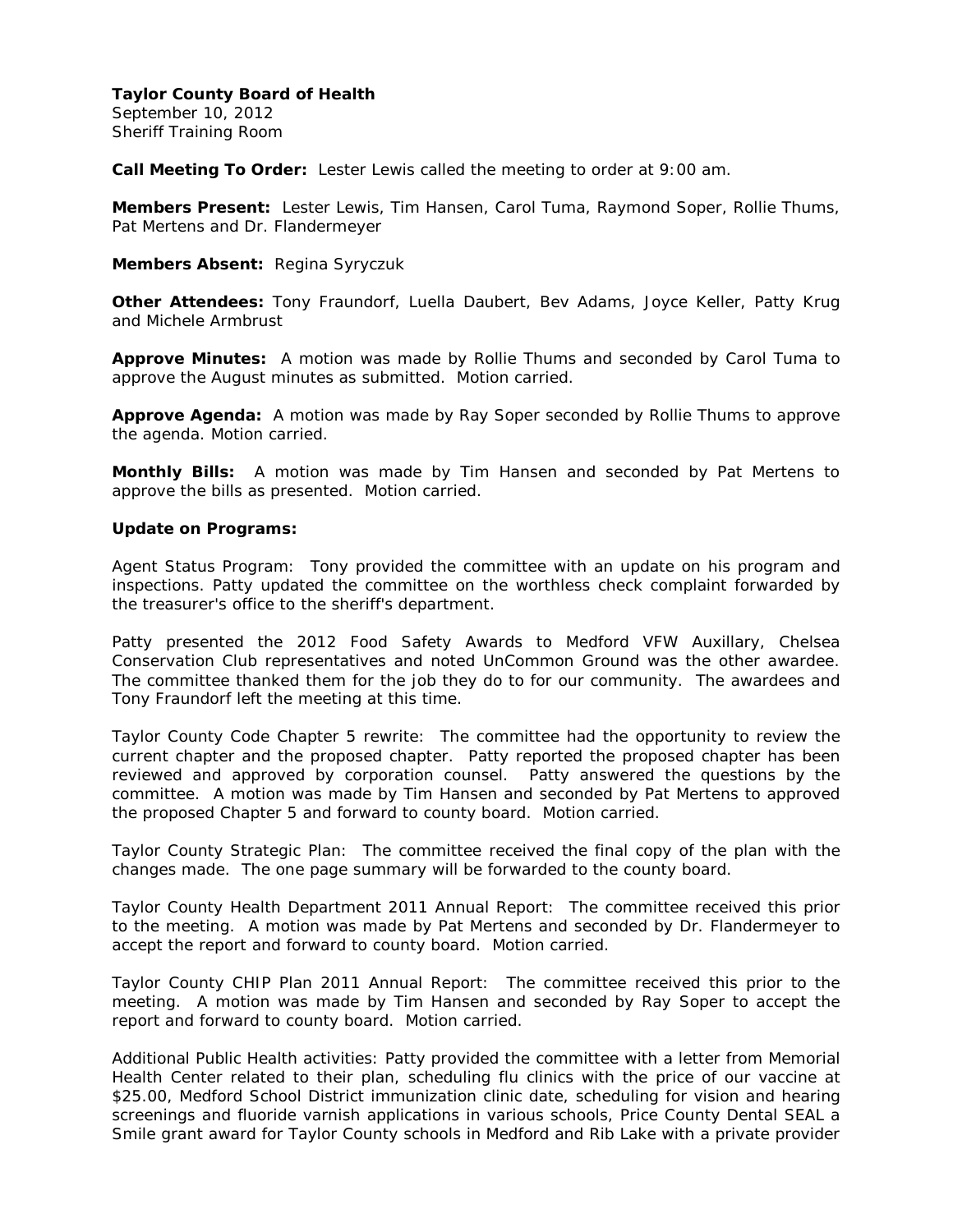providing services in Gilman, Move to Improve letter of support written for Rural Hospital Flexibility grant funding, Medford Child Development Days, social media policy and implementation by December 31st, 2012 for the agency, Wellness Coalition activities including Security Health Plan grant for \$23,000, activity booklet update and sent to various agencies and the need to discuss a coordinator for the coalition, AODA coalition activities include attorney from UW Madison to present in October alcohol licensing for governing bodies, award for Matthew Reuter for completing the 24 hour drug drop off box and completing their strategic plan and Dr. Flandermeyer accepting the medical director position for the health department and letter of appreciation for Dr. Falkenberg for her past service.

## **Update on Grants:**

Patty reported radon, emergency preparedness, and prevention grant funding. She gave a report on the changes related to the new rules for 317 funding for immunizations and the impact on the community and health department, infrastructure grant and the WIC audit report.

**Scheduled Trainings/Conferences:** Michele and Debbie attended the vision screening update with Michele reporting on it. Patty and Michele attended the MCH required PH nurse conference and provided an update.

**Review of Human Health Hazard Investigations:** None at this time

**Communicable Disease Investigations:** Patty reported the agency has completed investigations on reportable diseases- Tic-borne related illnesses, enteric illnesses, sti's and hepatitis.

## **Correspondence:** None.

**2013 Proposed Taylor County Health Department Annual Budget:** Patty provided the budget and explanation prior to the meeting. Patty answered questions by the committee. A motion was made by Tim Hansen and seconded by Carol Tuma to approve the budget as submitted and forward to the county board. Motion carried.

**Next Committee Meeting:** The next meeting of the Taylor County Board of Health Committee will be Monday, October 8, 2012 at 9:00 AM.

**Adjournment:** With no further business, Rollie Thums moved to adjourn the meeting and seconded by Dr. Flandermeyer. All Ayes. The meeting was adjourned at 10:12 am.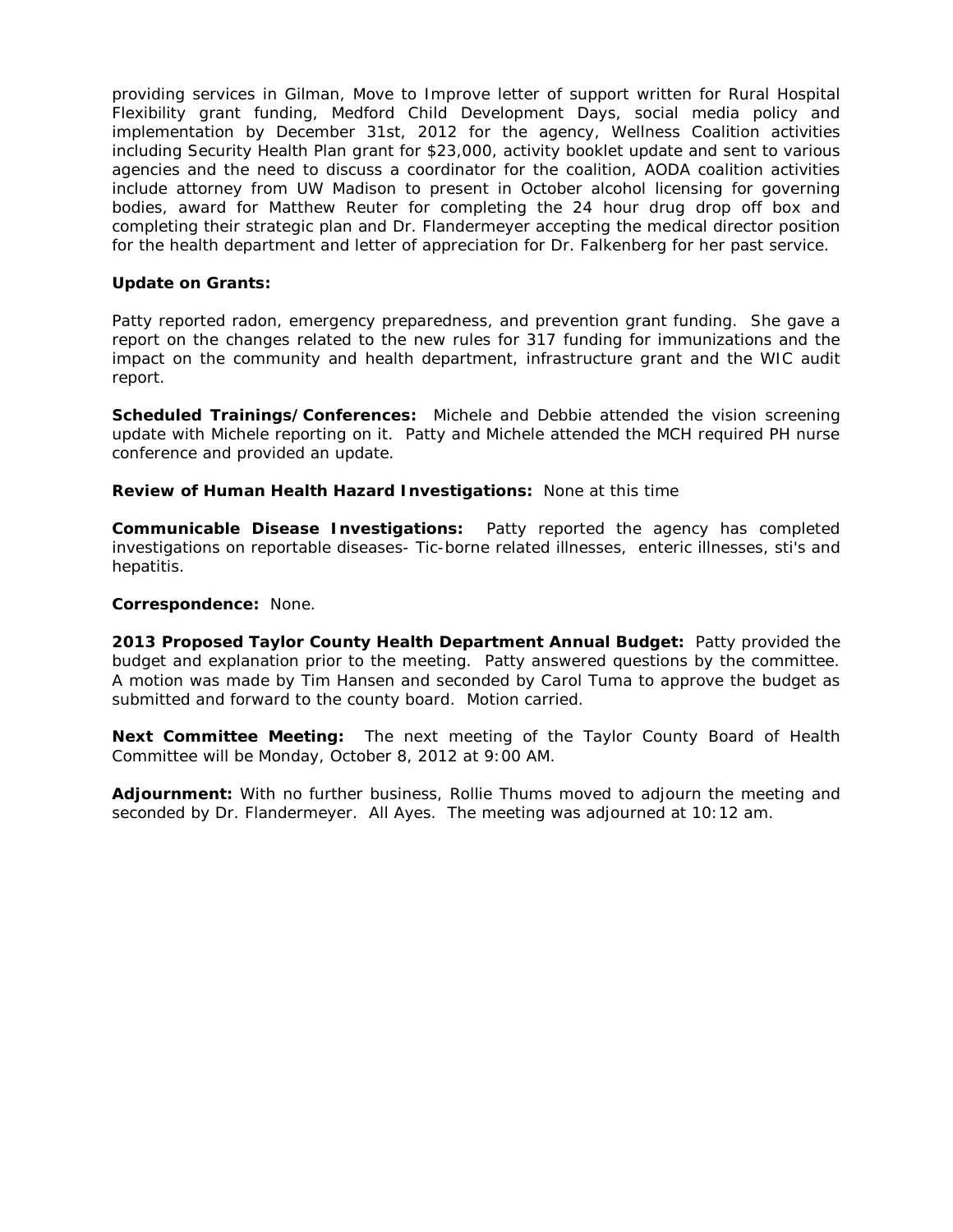August 6, 2012 Ground Floor Conference Room

**Call Meeting To Order:** Lester Lewis called the meeting to order at 9:00 am.

**Members Present:** Lester Lewis, Tim Hansen, Carol Tuma, Raymond Soper, Rollie Thums, Regina Syryczuk and Dr. Flandermeyer

**Members Absent:** Pat Mertens

**Other Attendees:** Patty Krug and Michele Armbrust

**Approve Minutes:** A motion was made by Dr. Flandermeyer and seconded by Rollie Thums to approve the July minutes as submitted. Motion carried.

**Approve Agenda:** A motion was made by Rollie Thums seconded by Regina Syryczuk to approve the agenda. Motion carried.

**Monthly Bills:** A motion was made by Rollie Thums and seconded by Regina Syryczuk to approve the bills as presented. Motion carried.

#### **Update on Programs:**

Agent Status Program: Patty reported inspections for the new year has begun. We had three requests for return of license fees from vendors. One was returned due to they were out of business before the new license year began and sent in the license fee by mistake. The other two entities were open and operating after the new license year began and were denied.

Patty reported the agency will present the 2012 Food Safety Awards at our next meeting. Lester Lewis informed the board some comments about the quality of frames used for the awards in past years. A motion was made by Rollie Thums and seconded by Dr. Flandermeyer to purchase better quality of frames for the awards. Motion carried.

Taylor County Ordinance Adoption of Wisconsin Statute 101.23 Smoke Free Law. Patty reported she found in the county code the county had already adopted this law. This was referred to corporation counsel who will refer for update of bond schedule and update the sheriff department so county citations can be issued as per state law.

Additional Public Health activities: Michele reported on Camp Learn a Lot held at Rib Lake schools. Patty reported on the activities completed by the AHEC intern, continue to wait for guidance from the state related to the new immunization requirements for who we can provide immunizations to after October 1st, booths at the Taylor County fair, no date yet for the hospital CHIP plan meeting, and the Taylor County budget.

Wisconsin Association of Local Health Department and Boards/Wisconsin Public Health Association Annual Conference attendance: None at this time.

Update on Chapter 5 County Code: Patty and Tony met with corporation counsel to discuss the Chapter 5 update to reflect current references to state statutes. Patty will bring the recommended changes to Chapter 5 at next month's meeting.

#### **Update on Grants:**

Patty reported on the 6th month grant review, SNS/TARS review scored a 94%, WIC review, AODA coalition activities, Price County Seal A Smile grant award for Taylor County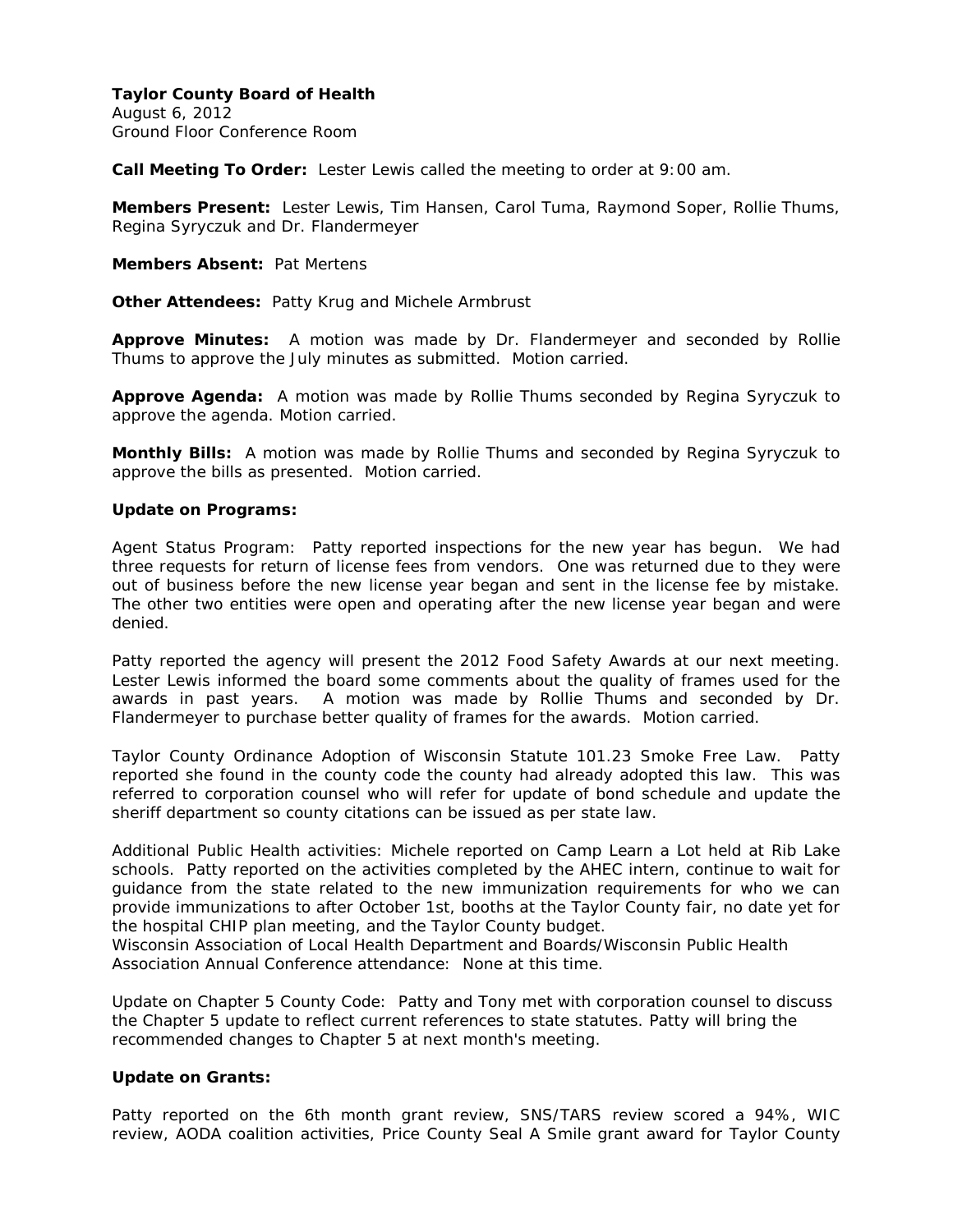schools in Medford and Rib Lake, Youth Risk Behavioral Survey results. Patty reported the Wellness Coalition had planned to write for the Rural Hospital Flexibility grant for a wellness coordinator and support the Strong Women program to be taught in Rib Lake, Gilman and Medford but she has been informed the hospital is planning to write to expand thier Move to Improve program and therefore the coalition is not allowed to compete for the grant as per the guidelines. She will present some other option for funding for the Wellness Coalition endeavors at next month's meeting.

Patty requested board approval to send a letter of committment for a Shared Service grant to be led by Marathon County Health Department. This grant is a national competitive grant which explores those services already shared between health departments and investigation of additional services. She informed them of counties in the Northern Region who have already committed to the grant. A motion by Dr. Flandermeyer and seconded by Regina Syryczuk to send a letter of committment for the grant. Motion carried.

**Scheduled Trainings/Conferences:** Patty reported on the accreditation and QI training sessions.

**Review of Human Health Hazard Investigations:** Patty reviewed the information from one case investigated last week.

**Communicable Disease Investigations:** Patty reported the agency has completed investigations on reportable diseases- Tic-borne related illnesses, enteric illnesses, sti's and pertussis.

**Correspondence:** None.

**Next Committee Meeting:** The next meeting of the Taylor County Board of Health Committee will be Monday, September 10, 2012 at 9:00 AM.

**Adjournment:** With no further business, Rollie Thums moved to adjourn the meeting and seconded by Carol Tuma. All Ayes. The meeting was adjourned at 9:51 AM.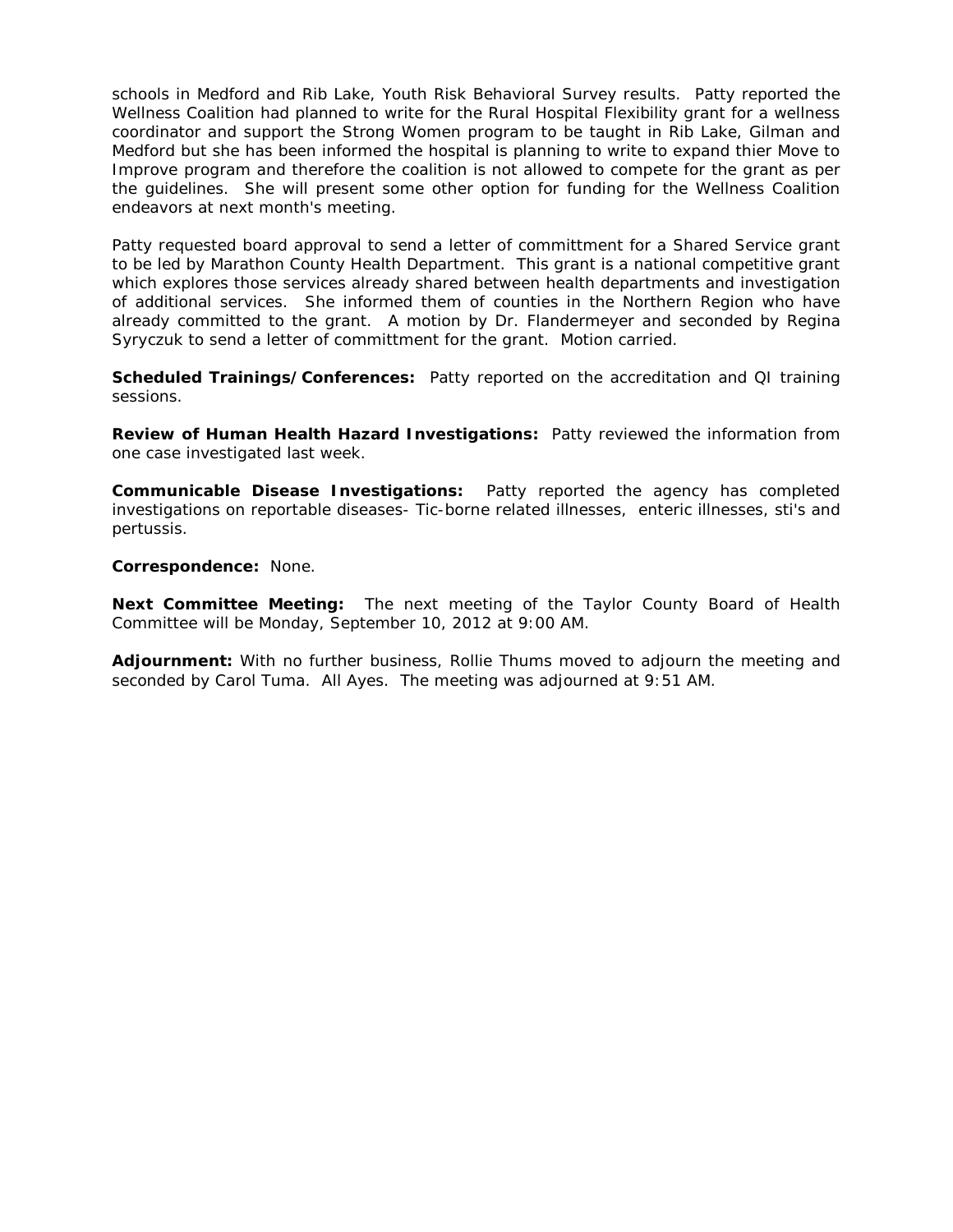July 2, 2012 Ground Floor Conference Room

**Call Meeting To Order:** Lester Lewis called the meeting to order at 9:00 am.

**Members Present:** Lester Lewis, Tim Hansen, Carol Tuma, Raymond Soper, Rollie Thums and Dr. Flandermeyer

**Members Absent:** Regina Syryczuk and Pat Mertens

**Other Attendees:** Patty Krug, Michele Armbrust, Kirsten Boquist and Charleen Hughes

**Approve Minutes:** A motion was made by Rollie Thums and seconded by Carol Tuma to approve the April minutes as submitted. Motion carried.

**Approve Agenda:** A motion was made by Dr. Flandermeyer and seconded by Rollie Thums to approve the agenda. Motion carried.

**Monthly Bills:** A motion was made by Rollie Thums and seconded by Tim Hansen to approve the bills as presented. Motion carried.

## **Update on Programs:**

Agent Status Program: Patty reported annual license fees were due by June 30, 2012. Those businesses who have not yet paid received a reminder call on June 28th and reminded to avoid the additional late fee if not postmarked by June 30th.

There have been some inquiries into opening new businesses that Tony has assisted with so they meet the requirements for licensure. Tony also passed his standardization visit with the state inspectors.

Taylor County Ordinance Adoption of Wisconsin Statute 101.23 Smoke Free Law. Patty reported this will be brought to the next meeting along with Taylor County Chapter 5 code for updates reflecting state law changes.

Additional Public Health activities: Kirsten reported on her activities as the AHEC intern. Patty reported on potential meeting dates for the hospital community improvement plan, Wellness Coalition, Taylor County Drug Opposition Partners (AODA coalition) work with strategic planning process to start next month, the schools behavioral risk survey results will be shared with the committee at next month's meeting, jail health, county fair display boards, farmer's markets, ASQ screening class, Medford school district immunizations, and regional office redesign.

Wisconsin Association of Local Health Department and Boards/Wisconsin Public Health Association Annual Conference attendance: Committee members who attended provided a summary of some of the meetings they attended.

# **Update on Grants:**

Patty reported on the Emergency Preparedness updating of emergency and mass clinic plans, need to schedule a review of these plans with state staff, Prevention grant, changes effective October 1st who wil be eligible to receive immunizations from our agency, performance management and quality improvement trainings, assessment of the agency for accreditation, potential grant to review shared services, Rural Hospital flexibility grant, Infant Mental health initiatives and six month grant review scheduled for July 16th.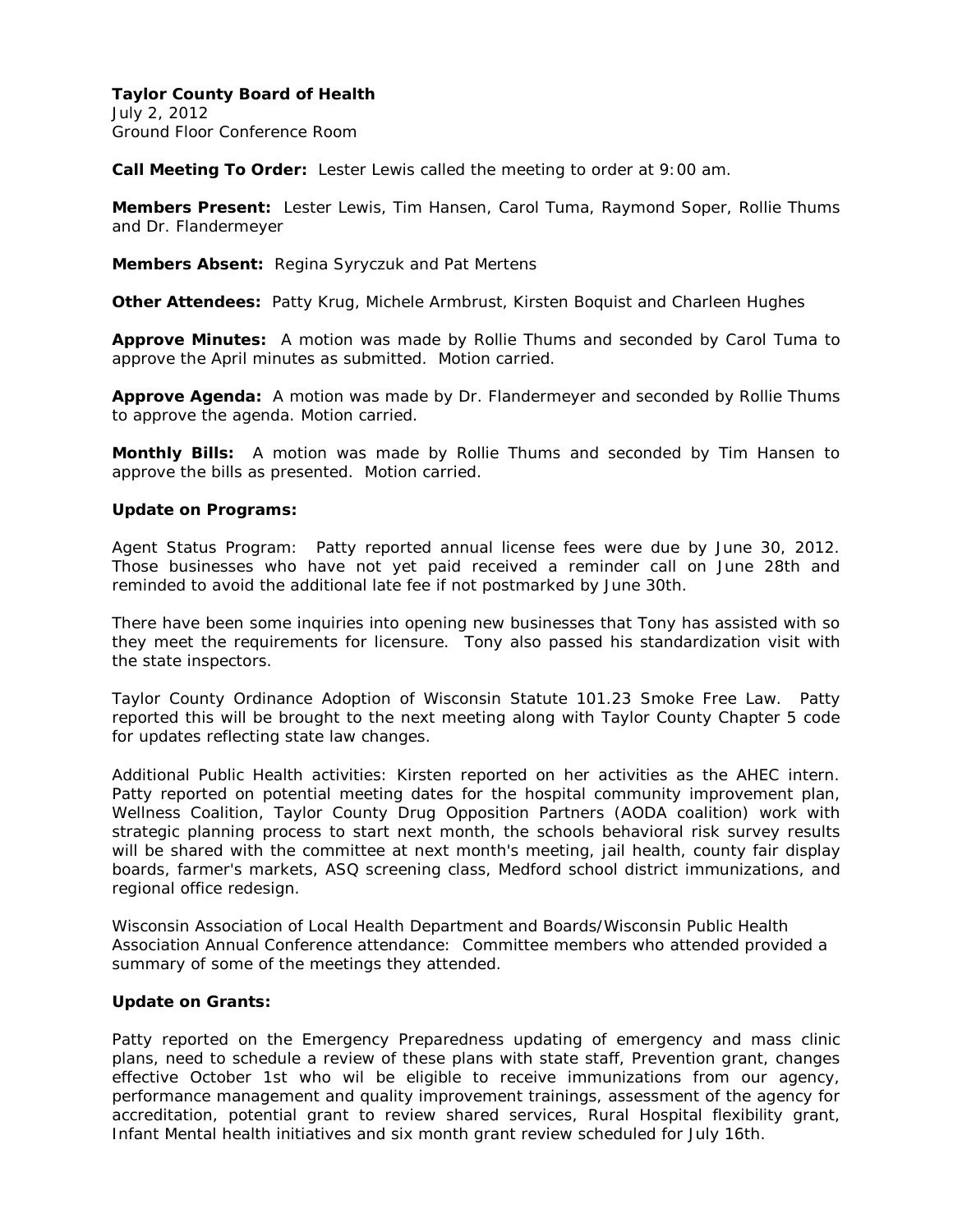**Health Department Strategic Planning:** The committee reviewed the strategic plan with goal number two changed to "Expand staff opportunities for continuing professional development". A motion was made by Rollie Thums and seconded by Dr. Flandermeyer to approve the amended strategic plan. Motion carried. Patty reported the IT department has approved the health department to move forward with their social media initiatives.

**Scheduled Trainings/Conferences:** Foodborne Illness Outbreak seminars, Mental health and Infant Mental health seminars, suicide prevention trainings, performance mangement, quality improvement, state WIC conference, the annual conference as noted earlier, Central Wisconsin Susan G. Komen training, and the enviromental public health tracking advisory committee for the state of Wisconsin.

**Review of Human Health Hazard Investigations:** Patty reviewed the information from one case investigated last week.

**Communicable Disease Investigations:** Patty reported the agency has completed investigations on reportable diseases- Tic-borne related illnesses, enteric illnesses, sti's and pertussis.

**Correspondence:** NALBOH news brief was provided.

**Next Committee Meeting:** The next meeting of the Taylor County Board of Health Committee will be Monday, August 6, 2012 at 9:00 AM.

**Adjournment:** With no further business, Rollie Thums moved to adjourn the meeting and seconded by Dr. Flandermeyer. All Ayes. The meeting was adjourned at 10:35 AM.

Respectively submitted,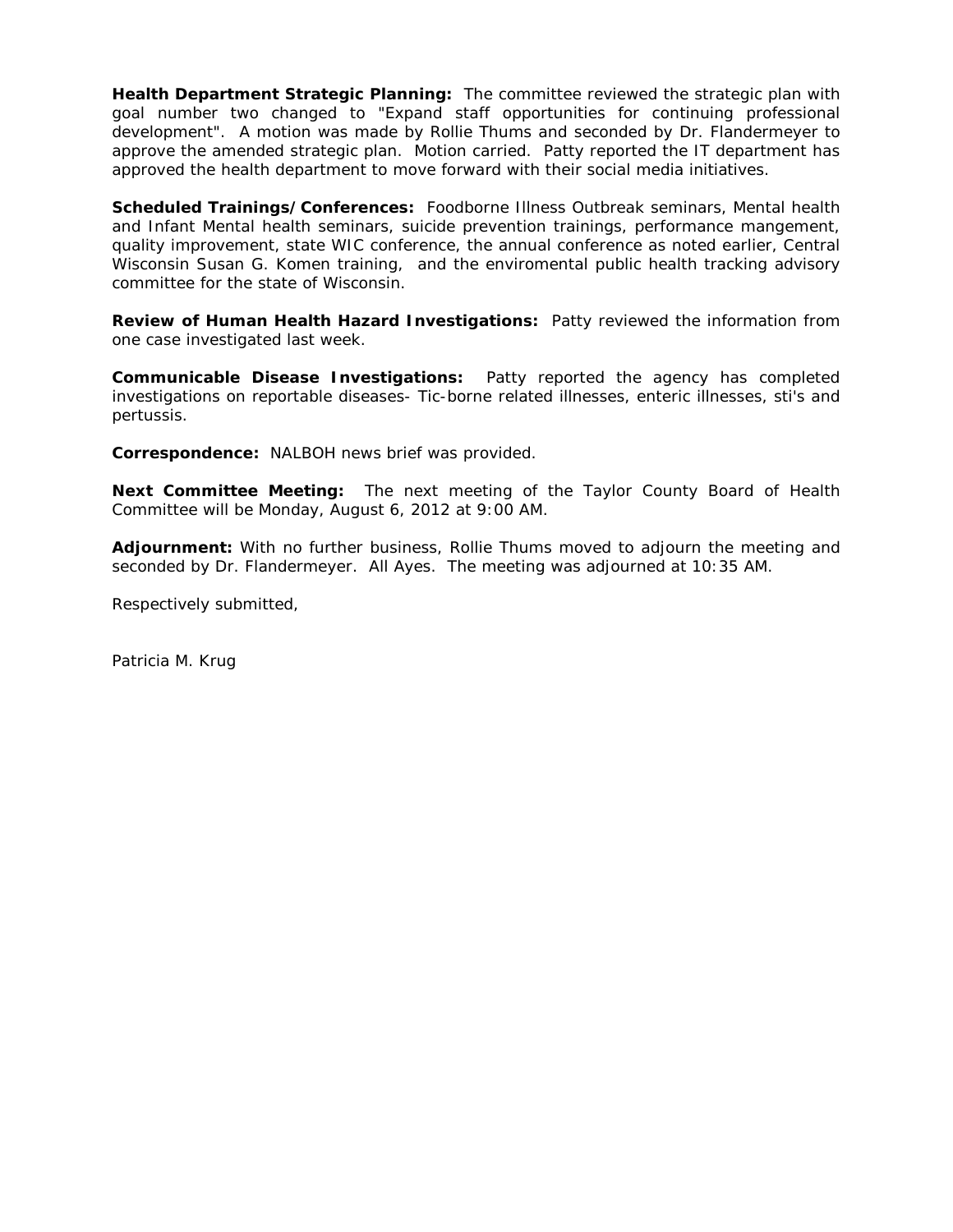April 9, 2012 Ground Floor Conference Room

**Call Meeting To Order:** Lester Lewis called the meeting to order at 9:00 am.

**Members Present:** Lester Lewis, Regina Syryczuk, Tim Hansen, Carol Tuma, Raymond Soper, Rollie Thums and Pat Mertens.

**Members Absent:** Dr. Flandermeyer

**Other Attendees:** Patty Krug, Michele Armbrust, and Mark Bergland

**Approve Minutes:** A motion was made by Pat Mertens and seconded by Regina Syryczuk to approve the March minutes as submitted. Motion carried.

**Approve Agenda:** A motion was made by Rollie Thums and seconded by Tim Hansen to approve the agenda. Motion carried.

**Monthly Bills:** A motion was made by Rollie Thums and seconded by Tim Hansen to approve the bills as presented. Motion carried.

## **Update on Programs:**

Agent Status Program: Patty reported inspections are currently in progress. Tony has had his standardized inspections with DNR officials as required.

Review/Approve License Fees for 2012-2013: Patty explained the changes in the accounting records for the agent program to reflect the carryover required each year due to the license fee calendar year. She provided the fund balance totals from 2009 to current. Patty provided some options for license fees for this coming year for the committee to consider. Discussion ensued. A motion was made by Regina Syryczuk and seconded by Pat Mertens for license fees to remain the same as this year. Motion carried.

2012 County Health Rankings: The committee reviewed the press release and Taylor County rankings information.

Additional Public Health activities: Patty reported on the smoking ordinance, need to update Chapter 5 in county code with current state statute language, Adolescent project training at medical staff and area high schools, AHEC intern, Parent Who Host the Most campaign, Wisconsin Hospital Association Community Health Planning meeting, review of letter from Gregg Olson, MHC in reference to community health planning process and Patty's conversation with him last week, and school scheduled immunization clinics.

Wisconsin Association of Local Health Department and Boards/Wisconsin Public Health Association Annual Conference attendance: Board members should let Patty know by April 18th if interested in attending the conference.

# **Update on Grants:**

Patty reported on the AODA coalition meetings, Infant Mental Health information and training, potential to work with Medford Schools and WIR system.

**Health Department Strategic Planning:** Patty provided the draft plan. Board members will review the plan and prior to our next meeting will notify Patty of any recommended changes.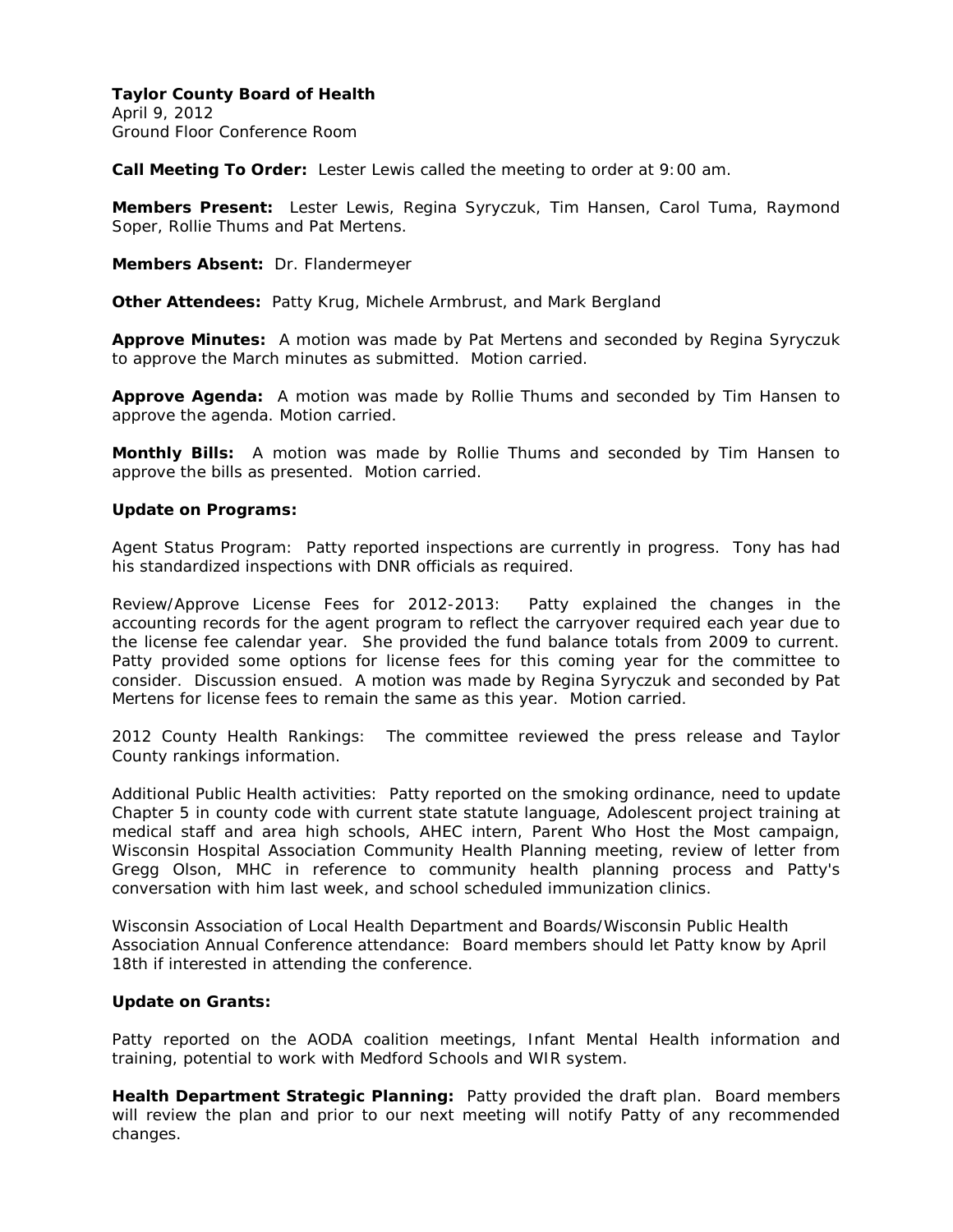**Scheduled Trainings/Conferences:** Safe Sleep Summit, and Foodborne Illness Outbreak seminars.

**Review of Human Health Hazard Investigations:** Patty reviewed the information from the two cases currently under orders to correct.

**Communicable Disease Investigations:** Patty reported the agency has completed investigations on reportable diseases- Tic-borne related illnesses, enteric illnesses, sti's and pertussis.

**Correspondence:** None

**Next Committee Meeting:** The next meeting of the Taylor County Board of Health Committee will be Monday, June 4, 2012 at 9:00 AM.

**Adjournment:** With no further business, Tim Hansen moved to adjourn the meeting and seconded by Rollie Thums. All Ayes. The meeting was adjourned at 10:00 AM.

Respectively submitted,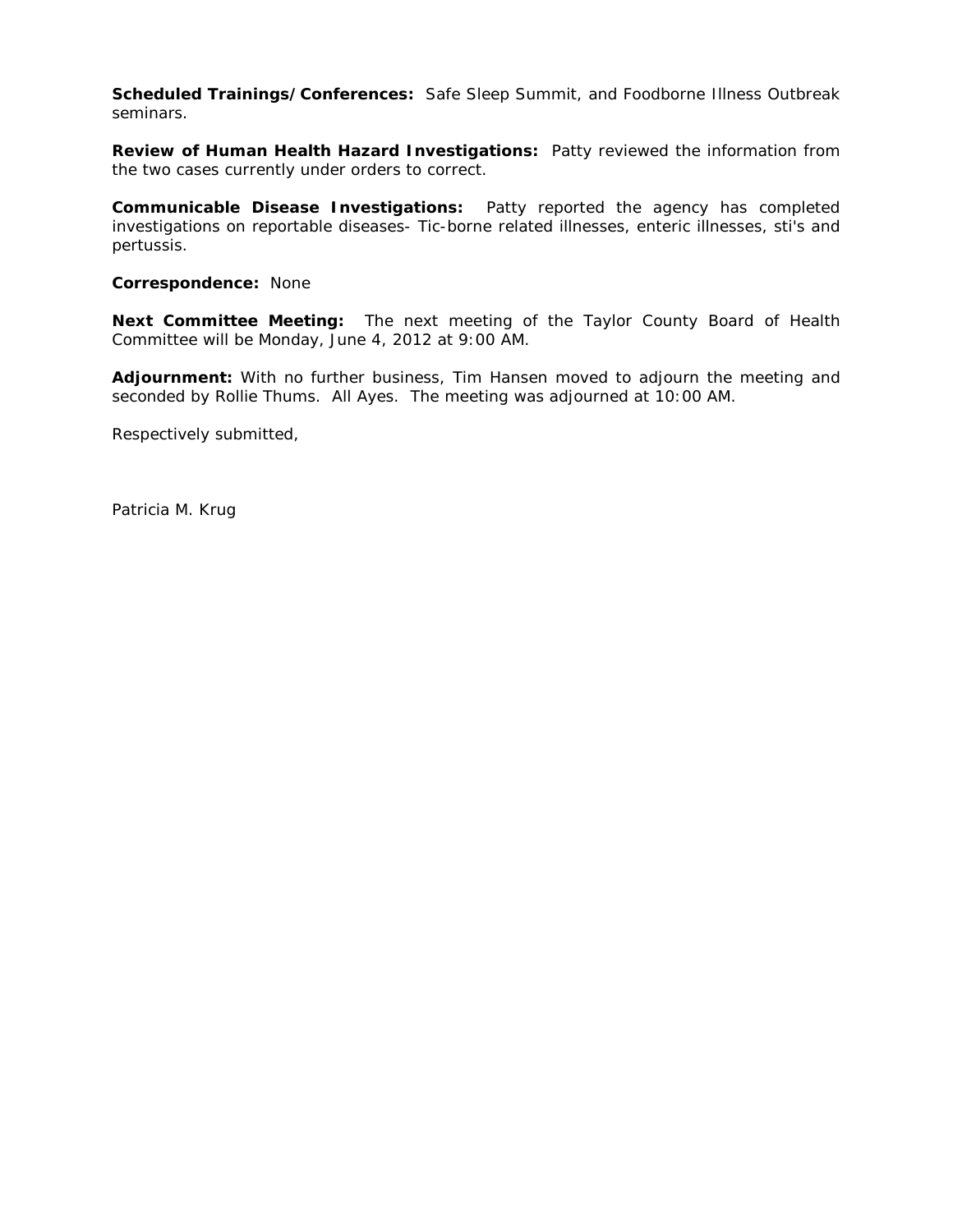March 5, 2012 Ground Floor Conference Room

**Call Meeting To Order:** Lester Lewis called the meeting to order at 9:00 am.

**Members Present:** Lester Lewis, Dr. Flandermeyer, Regina Syryczuk, Tim Hansen, Carol Tuma, Raymond Soper, Rollie Thums and Pat Mertens.

**Members Absent:** None

**Other Attendees:** Patty Krug, Patti Smith, and Mark Bergland

**Approve Minutes:** A motion was made by Pat Mertens and seconded by Rollie Thums to approve the February minutes as submitted. Motion carried.

**Approve Agenda:** A motion was made by Rollie Thums and seconded by Dr. Flandermeyer to approve the agenda. Motion carried.

**Monthly Bills:** A motion was made by Raymond Soper and seconded by Pat Mertens to approve the bills as presented. Motion carried.

#### **Update on Programs:**

Agent Status Program: Patty reported inspections are currently in progress. Patty informed the committee the board will have to review license fees for the 2012-2013 fee schedule.

Request from Jump River Community Center: Patty Krug provided documents to the board, Jump River Community Center 2010 Annual Report and Schedule of Events for 2012. Patti Smith was present to request a potential license fee change for their facility. She reviewed the above documents and users of the facility. Patty Krug informed the committee of the potential impact on a fee schedule change if using the provision of senior site meals. A motion was made by Rollie Thums and seconded by Pat Mertens to table this request. Motion carried. Patti Smith left the meeting.

Discussion related to Wisconsin Smoke free law: Patty informed the committee the city of Medford has adopted a local ordinance related to Wisconsin Statute 101.123. She informed the committee her involvement with a violation of this statute and a request from the Taylor County Sheriff department in reference to the county adopting a similar ordinance. Discussion ensued. A motion by Rollie Thums and seconded by Dr. Flandermeyer to request corporation counsel to develop a county ordinance to adopt Wisconsin Statute 101.123. Seven members voting yes, one no (Hansen). Motion carried.

Additional Public Health activities: Patty reported on the wellness coalition, Memorial Health Center Community Health Improvement Plan process and the March 23rd training, child development days participation, memo from the State of Wisconsin in reference to increase influenza surveillance in long term care facilities, AmeriCorps worker grant, and student interns.

### **Update on Grants:**

Patty reported AODA mentoring grant project, Maternal Child Health Core Competency requirements, emergency preparedness tabletop exercise, Seal A Smile potential grant with Price County Health Department and Parents Who Host the Most campaign.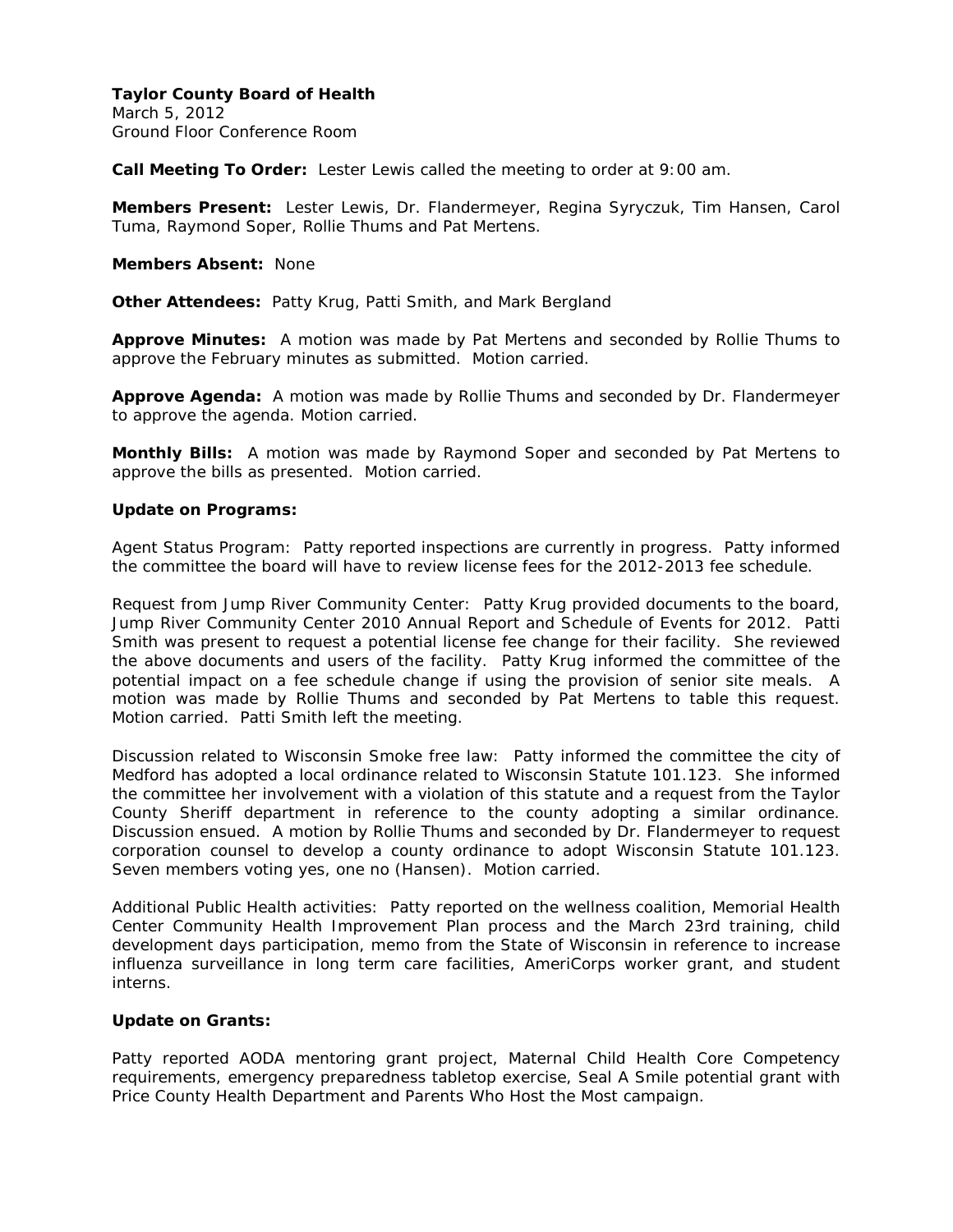**Health Department Strategic Planning:** Patty provided the draft plan. The committee will meet on April 2nd from 9-12 to complete the plan. Patty will ask our vendor to provide a final plan for discussion on this date.

**Scheduled Trainings/Conferences:** Wisconsin Hospital Association, March 23rd, Wisconsin Dells, Community Health Planning, and Wisconsin Public Health Association/Wisconsin Association of Local Health Department and Boards Annual conference is scheduled for May 21-23rd in Wisconsin Dells.

**Review of Human Health Hazard Investigations:** None at this time.

**Communicable Disease Investigations:** Patty reported the agency has completed investigations on reportable diseases- Tic-borne related illnesses, enteric illnesses, sti's and pertussis.

**Correspondence:** NALBOH NewsBrief was provided.

**Next Committee Meeting:** The next meeting of the Taylor County Board of Health Committee will be Monday, April 9, 2012 at 9:00 AM.

**Adjournment:** With no further business, Dr. Flandermeyer moved to adjourn the meeting and seconded by Regina Syryczuk. All Ayes. The meeting was adjourned at 10:20 AM.

Respectively submitted,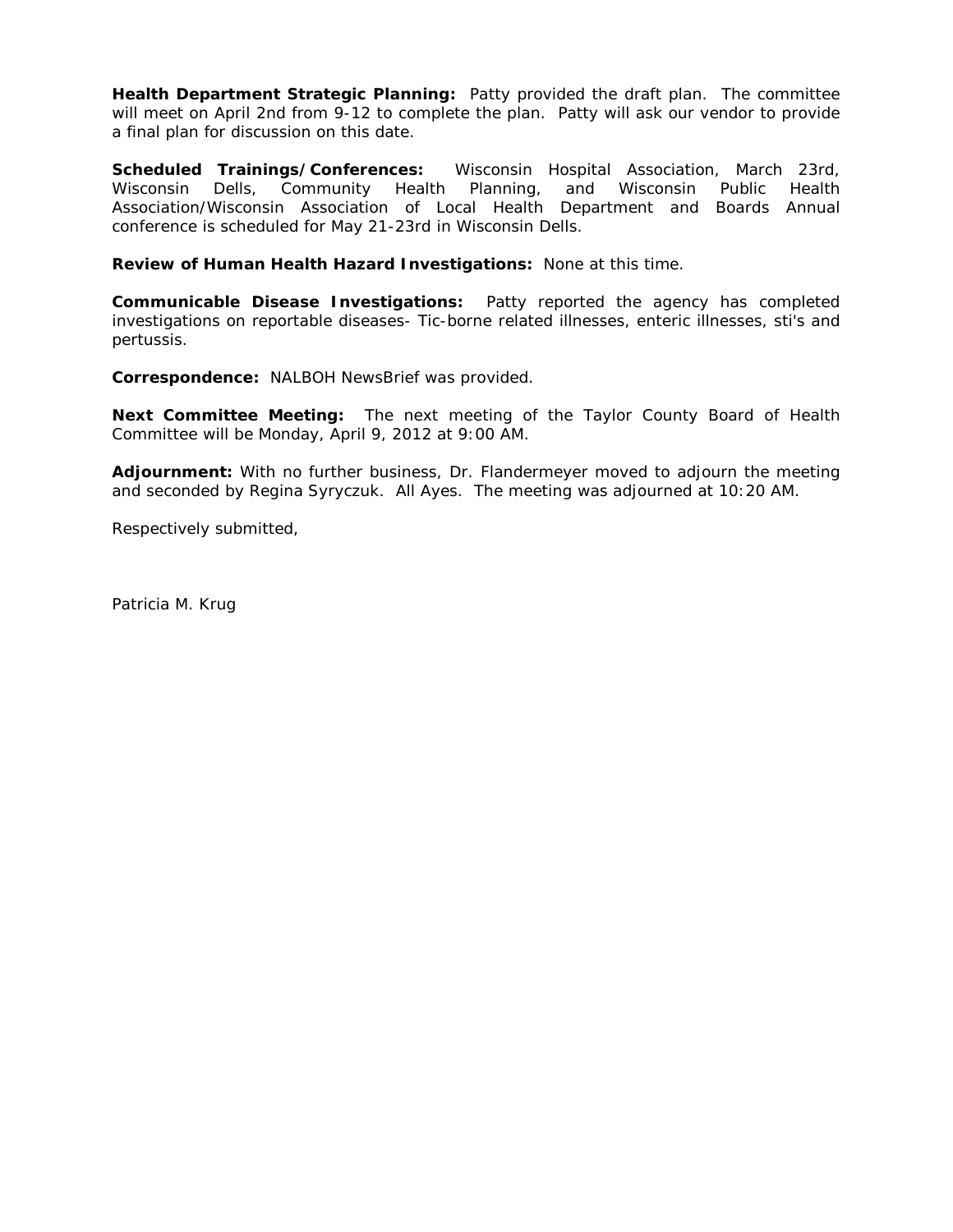February 6, 2012 Ground Floor Conference Room

**Call Meeting To Order:** Rollie Thums called the meeting to order at 9:02 am.

**Members Present:** Regina Syryczuk, Tim Hansen, Carol Tuma, Raymond Soper, Rollie Thums and Pat Mertens.

**Members Absent:** Lester Lewis and Dr. Flandermeyer

**Other Attendees:** Michele Armbrust and Patty Krug

**Approve Minutes:** A motion was made by Regina Syryczuk and seconded by Tim Hansen to approve the January minutes as submitted. Motion carried.

**Approve Agenda:** A motion was made by Carol Tuma and seconded by Regina Syryczuk to approve the agenda. Motion carried.

**Monthly Bills:** A motion was made by Tim Hansen and seconded by Pat Mertens to approve the bills for January as presented. Motion carried.

#### **Update on Programs:**

Agent Status Program: Patty reported on a situation during an inspection and the result.

Approve/Reject Community Manufactured Homes Park fees: Patty provided the committee a recommendation for Taylor County fees based on current state fees. A motion was made by Ray Soper and seconded by Tim Hansen to approve the fees as presented. Motion carried

Additional Public Health activities: Patty reported on the wellness coalition, Memorial Health Center Community Health Improvement Plan process, Medford Chamber women's weekend, Passport to Taylor County project, March 23rd training for joint community health plans with hospital and public health, student intern updates, presentation about pertussis, appointment of new state health officer and bureau of public health.

#### **Update on Grants:**

Patty reported 2011 grant review, emergency preparedness drill, hazard vulnerability assessment (HVA), and the Mentor/Mentee AODA grant.

**Approve/Reject 2012 contract for Taylor County Mentee Coordinator, Grant funded position:** Patty reported she would like to offer a contract to Jean Flood at \$30.00/hour to coordinate our efforts for this grant. There are no benefits with this position and is only valid the length of the contract to September 30th, 2012. A motion was made by Pat Mertens and seconded by Regina Syryczuk to approved the contract as requested. Motion carried.

**Scheduled Trainings/Conferences:** Strategic Planning for the health department is scheduled for February 28th.

**Review of Human Health Hazard Investigations:** Patty reported on recent mold, mildew, and landlord/tenet issues.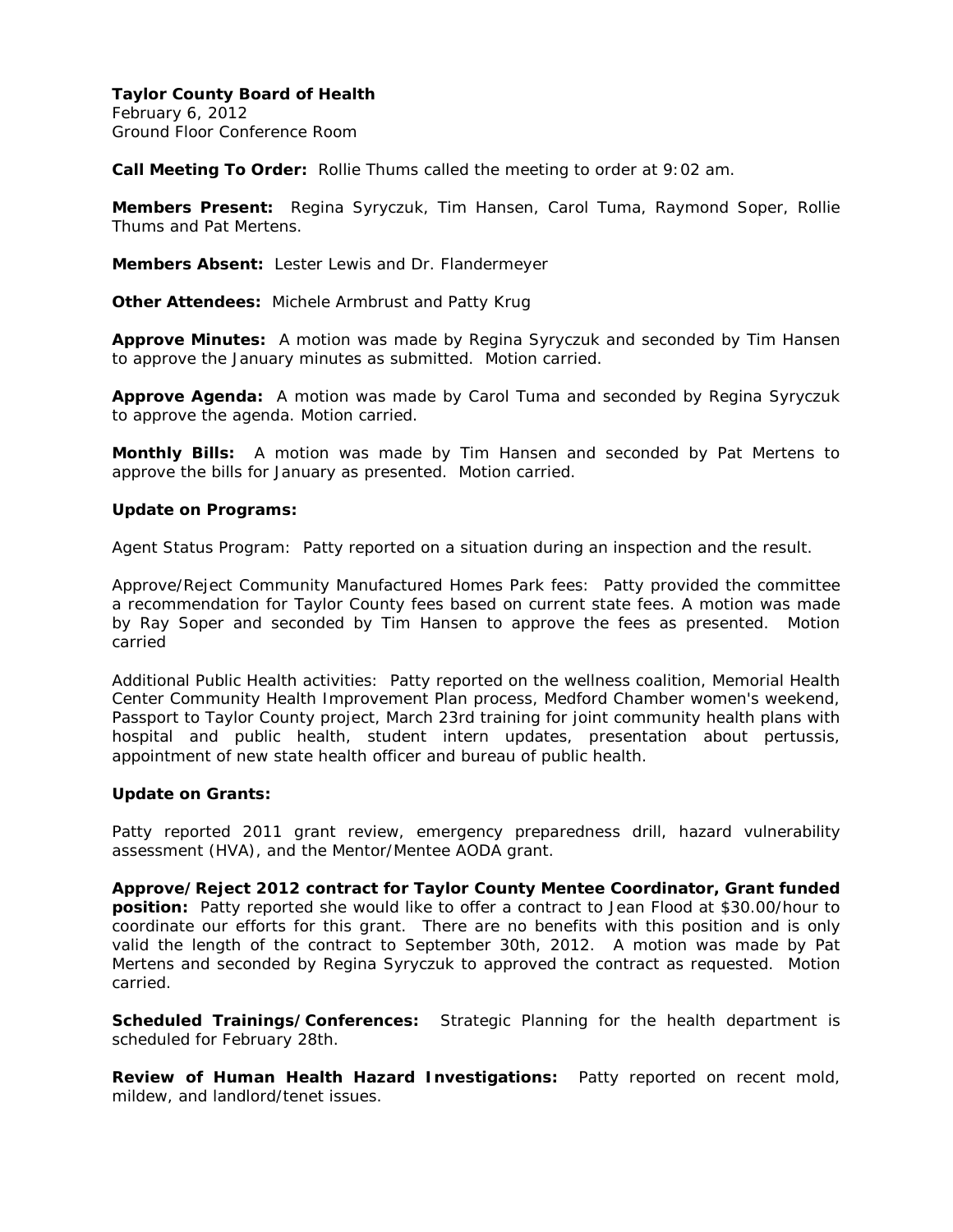**Communicable Disease Investigations:** Patty reported the agency has completed investigations on reportable diseases- Tic-borne related illnesses, enteric illnesses, sti's and pertussis.

**Correspondence:** None

**Next Committee Meeting:** The next meeting of the Taylor County Board of Health Committee will be Monday, February 6, 2012 at 9:00 AM.

**Adjournment:** With no further business, Pat Mertens moved to adjourn the meeting and seconded by Regina Syryczuk. All Ayes. The meeting was adjourned at 9:40 AM.

Respectively submitted,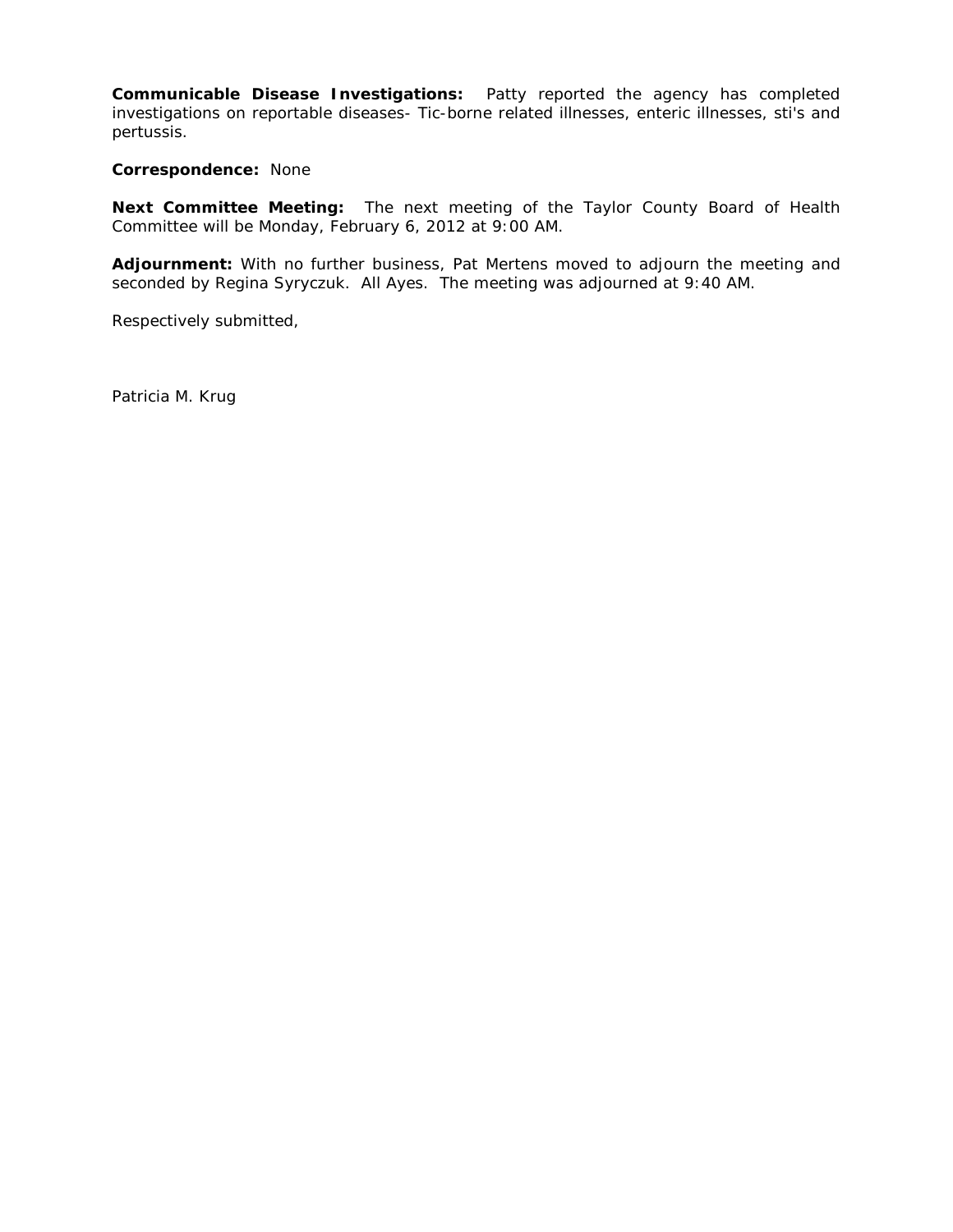January 9, 2012 Ground Floor Conference Room

**Call Meeting To Order:** Lester Lewis called the meeting to order at 9:00 am.

**Members Present:** Lester Lewis, Dr. Flandemeyer Regina Syryczuk, Carol Tuma, Raymond Soper, Rollie Thums and Pat Mertens.

**Members Absent:** Tim Hansen

**Other Attendees:** Michele Armbrust and Patty Krug

**Approve Minutes:** A motion was made by Rollie Thums and seconded by Pat Mertens to approve the November minutes as submitted. Motion carried.

**Approve Agenda:** A motion was made by Carol Tuma and seconded by Regina Syryczuk to approve the agenda. Motion carried.

**Monthly Bills:** A motion was made by Rollie Thums and seconded by Pat Mertens to approve the bills for November and December as presented. Motion carried.

#### **Update on Programs:**

Agent Status Program: Licensing inspections have continued this past month, new facilities inspected and follow up on complaints.

Additional Public Health activities: Patty reported on school staff Tdap clinics, completion of vision/hearing screenings in schools, Wellness Coalition, AHEC student application, presentation of WALHDAB/WPHA legislative grid and student internships with our office.

#### **Update on Grants:**

Patty reported Active Schools grant completion, 2011 grants and 2012 grants.

## **Approve/Reject 2012 contracts for Environmental Health Specialist and Registered Dietician.**

Patty reviewed the contracts for both positions in the department noting these positions receive no benefits. The amount per hour for the contracts have been budgeted for 2012. The 2% increase is the same received by county employees. A motion was made to approved the enviromental health specialist position at \$45.10/hour and the registered dietician at \$31.38/hour from January 1,2012 to December 31,2012. A motion was made by Dr. Flandemeyer and seconded by Regina Syryczuk to approved the contracts as presented. A roll call vote was taken with all members present voting yes and one absent. Motion carried.

**Scheduled Trainings/Conferences:** Strategic Planning for the health department is scheduled for January 31st.

**Review of Human Health Hazard Investigations:** Patty reported on recent mold, mildew, and landlord/tenet issues.

**Communicable Disease Investigations:** Patty reported the agency has completed investigations on reportable diseases- Tic-borne related illnesses, enteric illnesses, sti's and pertussis.